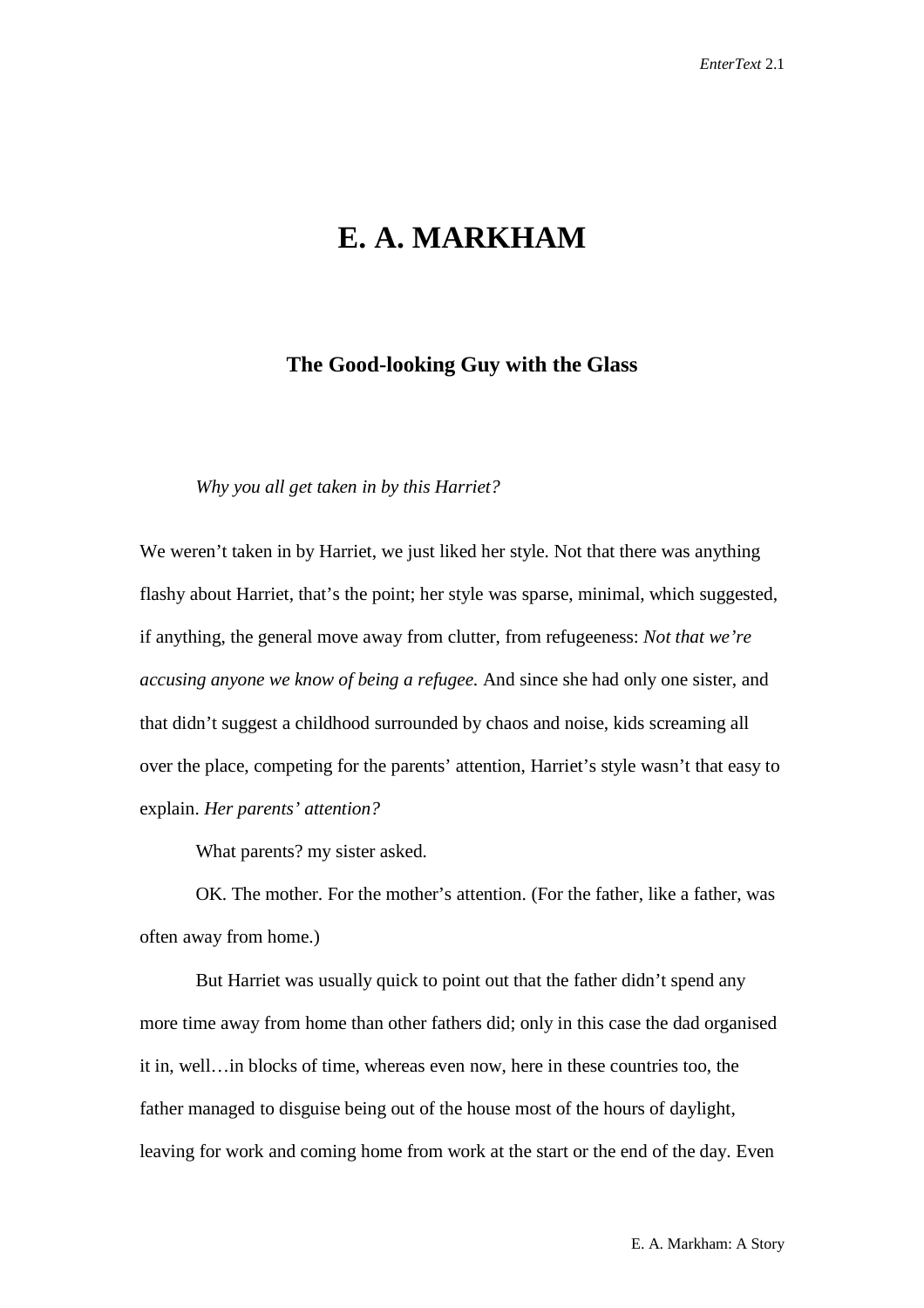at weekends they avoided quality time with the family, by heading for the pub or betting shop. Or hijacking the sitting-room for the worship of football, to be indulged by others in the house who didn't believe in that religion. It was almost better, in the old days, to see the Lord and master prostrate on his back at Sunday worship, in the street outside, gazing up into the mysteries of the motorcar.

Not that she was defending the dad in pointing out these things; it was her sister, who hadn't come to England, who was in the habit of defending the dad; Harriet herself was quite relaxed about friends who had a different view about these things; she didn't need to show people evidence of her life.

And whereas I could see the advantages of growing up in a household where there was no Big Daddy to boss you about, and hog the bathroom just when you needed it, and be served the best pieces of meat at table, and have the right to beat up your mother—not that this happened to us as my father wasn't at home either; but it happened to some of my friends, and it happened in the newspapers and on television—I still felt that Harriet went a little far, in her flat one night, when she pointed to something that had captured the attention of one of her guests, and revealed that the "good-looking guy with the glass," was her father. And that, yes, he could serve as a sort of role-model for others less fortunate. The fellow was stuck up on the mantle-piece, in a small frame, and looked suspicious.

To start with he seemed a bit young for her dad. Or, perhaps, a bit more groomed than you would have imagined: *so her fastidiousness was inherited!* Though, one had to be careful: the dad on view was the pretty-boy type that was easy to brand as irresponsible; he had neatly-combed and parted hair, and the bottom row of teeth showed through the smile, all in good order. Other things came through to alert you to something posed—that general air of ease and leisure and relaxation that the picture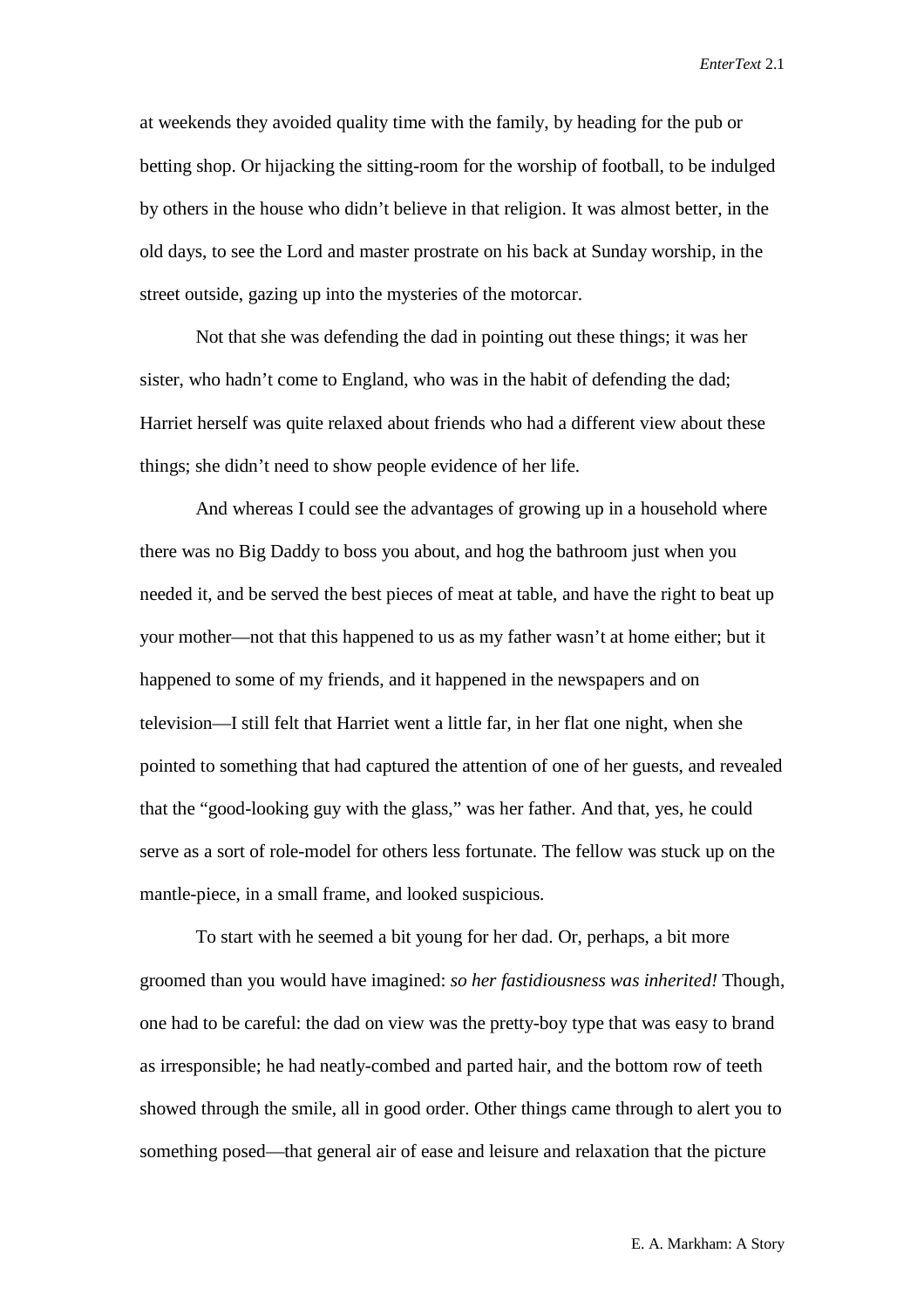suggested. The soft, white shirt was expensive, one sleeve loosely folded to the elbow revealing a chain, a loose bracelet, well down on the arm, nearer elbow than wrist, casually right; and the hand held a glass of white wine.

That was not the picture of any old dad we knew. Dads were stiffer than that, the way they held themselves. Even when their bodies were loose, they were still stiffer than that—particularly in those early photos taken away from home. Usually, dads wore some sort of uniform; an army uniform, or a uniform with a dog collar. Those of the distant past, who went to places like Detroit to build motorcars—all looked as if they were in uniform, posing beside huge bits of machinery or factory architecture. There was even a famous photo of Pascoe's uncle standing in some hush place in front of an aeroplane that he and his mates had built.

But this picture of Harriet's dad was different; it exuded relaxation and a lack of tension that you had to call *class: why was the chain on the man's arm so neat and unflashy? Why was the drink in the glass white wine? Why was the white wine in such a long-stemmed glass?* Why did it all fit so neatly Harriet's dream of an understated flat?

My sister, who wasn't a particular friend of Harriet's, pointed out that that was not the picture of a man who cared for his family. That picture was one of *personal* preening and *solo* well-being: for a man to strike that sort of pose abroad, it meant only one thing, that he wasn't missing the family; that he was having a good time, thank you very much, away from all that mess and responsibility of women and children—a good time shared with others who may well have been cut out of this picture for a purpose. This picture was clearly a *detail* sent back to placate those left behind. Or worse.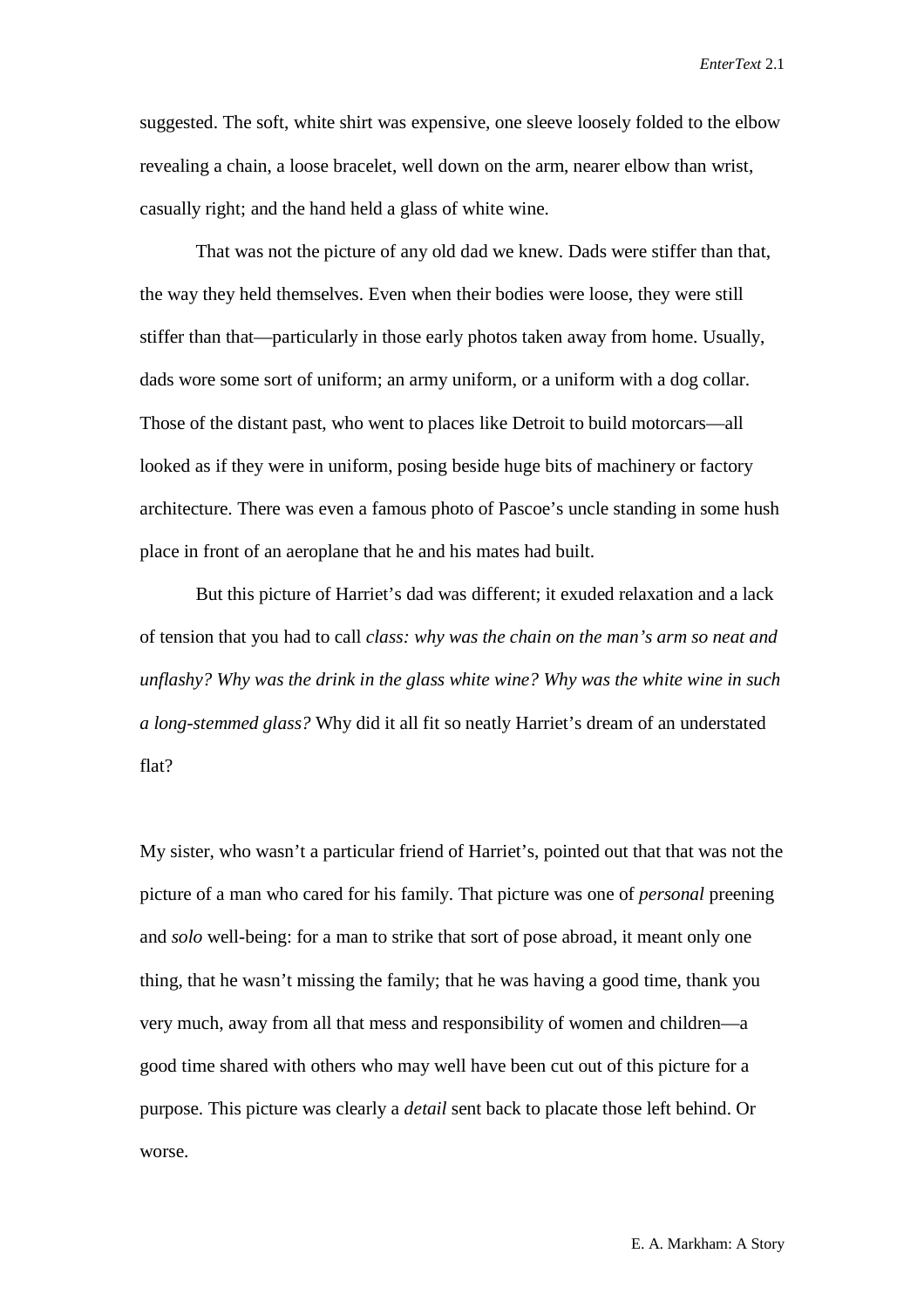There were rougher types from the islands, that we all knew, whose photos caused us less of a problem. These crude fellows from the country would all make sure they ended up living in the capital city abroad, as if that conferred a sort of legitimacy. One of those fellows—to come back to Harriet's picture—would have taken a little bit of the gold from the chain on his arm and put it into his mouth; he would have got someone to coat his teeth with it. Just one tooth, perhaps. To show style. And of course the drink, the drink in the hand would not be white wine.

That night in question, when the guests had gone Harriet resolved to write to the dad: "I am very well and happy." That's how she would start the letter.

In Canada, Harriet's dad was thinking about Harriet. He loved her, of course; and knew she would do well in her studies: she had taken after him; she would not throw away her advantages. Though the mother spoilt her, the child would survive that, and sometimes it was no bad thing to err on the lenient side, particularly when the environment in which you found yourself was one where no one knew your value. So the girl was headstrong and wanted to go her own way: that must cost her some. She had every right to expect credit for the *style* she maintained, scorning all that climate of *accommodation* around her. A dad would be right for her now.

And yes; at a certain time in life, a man must choose to be responsible. A man was not whole, not complete without the family around him: family scattered all over the place made no sense any more. That made sense only if it was done to some strategic purpose. But there were no countries in the world named after him; there was nothing, even playfully stupid, named after him. So present policy wasn't working. If his family had branched out he could hardly lay claim now to being that steady *tree* people talked about. Unless he started grafting those branches back onto the old trunk.